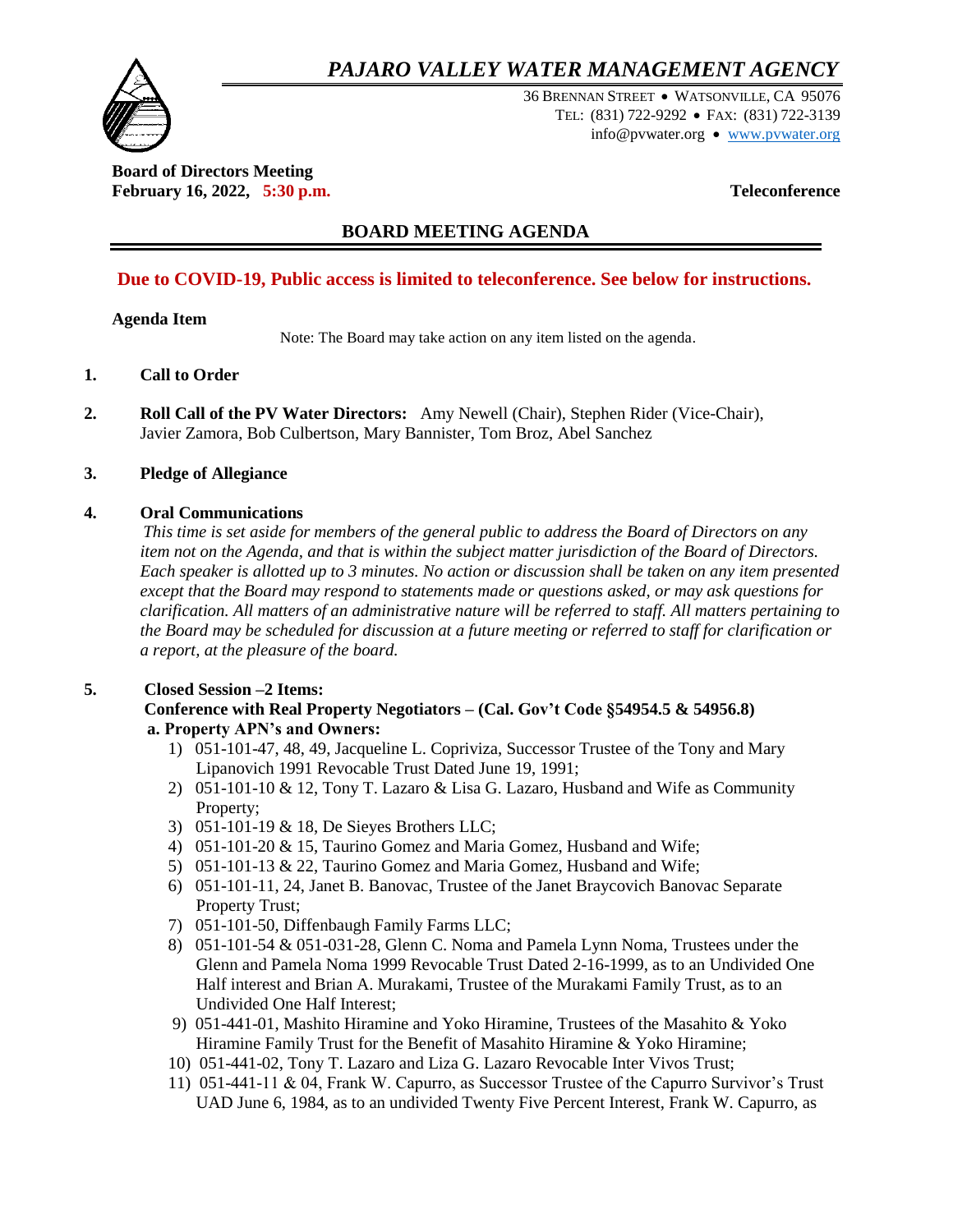Successor Trustee of the Capurro Bypass Trust UAD June 6, 1984, as to an Undivided Twenty Five Percent Interest, Paul A. Scherer, An Unmarried Man, an Undivided Twenty Five Percent Interest and John R. Scherer, An Unmarried Man, an Undivided Twenty Five Percent Interest;

- 12) 051-441-12, Jessie Maragoni, Trustee of the Maragoni Surviving Spouse "A" Trust;
- 13) 051-441-24, David Vasquez and Elia E. Vasquez, Husband and Wife as Joint Tenants;
- 14) 051-441-27 & 28, The Roman Catholic Bishop of Monterey, California, A Corporation;
- 15) 051-651-05 & 01, E. Allen Harryman and Janice C. Harryman, As Successor Co-Trustees of the Janet Imwalle Trust dated February 10, 1994 **Agency Negotiators:** Brian Lockwood, Richard Smith **Under Negotiation:** Price, terms of payment or both
- **b**. **Property**: Arnold (CA) LLC, A Delaware Limited Liability **Agency Negotiators**: General Manager and Agency Counsel **Under Negotiation:** Terms of Payment and Agreement for Use of Well

Report on Closed Session

#### **Open Session (anticipated to resume at 7 p.m.)**

#### **6. Director Comments**

#### **7. Counsel Report**

#### **8. General Manager Report**

#### **9. Consent Agenda**

*All items appearing on the Consent Agenda are recommended actions which are considered to be routine and will be acted upon as one consensus motion. Any items removed will be considered immediately after the consensus motion. The Board Chair will allow public input prior to the approval of the Consent Agenda.* 

- A. Adopt Resolution 2022-04 Re-Authorizing Remote Teleconference Meeting of the Legislative Bodies of the Pajaro Valley Water Management Agency Pursuant to Brown Act Provisions
- B. Approve January 19, 2022 Minutes
- C. Approve Financial Reports
- D. Approve Proposed Budget Amendments for Fiscal Year 2021-2022
	- 1. Introduction by staff
	- 2. Questions from Board
	- 3. Public comment
	- 4. Board discussion and deliberations
	- 5. Board action

#### **10. Informational Items**

- A. Basin Management Plan Implementation Update
- B. Presentation on Facility Operations

#### **11. Discussion and/or Action Items**

- A. Consider Amendment No. 3 to Agreement with EKI Environmental & Water, Inc. for Harkins Slough Recharge & Recovery Facility Upgrades, in an amount not to exceed \$70,500
	- 1. Introduction by staff
	- 2. Questions from Board
	- 3. Public comment